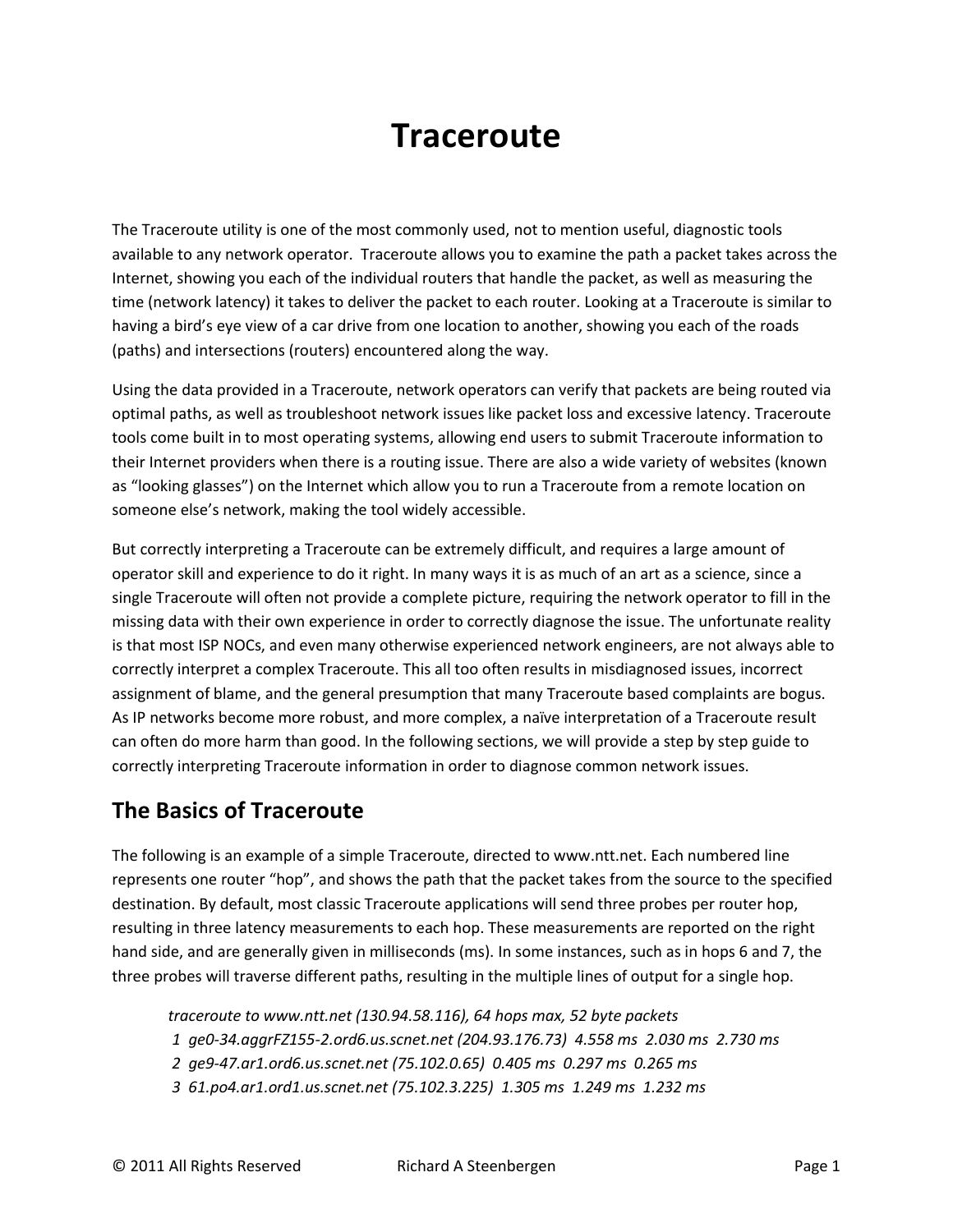- *4 ae0-81.cr1.ord1.us.nlayer.net (69.31.111.1) 1.135 ms 59.441 ms 1.144 ms*
- *5 ae1.ar2.ord1.us.nlayer.net (69.31.111.146) 1.419 ms 2.249 ms 1.452 ms*
- *6 as2914.xe-6-0-3.ar2.ord1.us.nlayer.net (69.31.111.233) 1.450 ms as2914.xe-6-0-2.ar1.ord1.us.nlayer.net (69.31.111.209) 1.608 ms as2914.xe-6-0-3.ar2.ord1.us.nlayer.net (69.31.111.233) 1.497 ms*
- *7 ae-7.r21.chcgil09.us.bb.gin.ntt.net (129.250.4.201) 9.476 ms ae-6.r21.chcgil09.us.bb.gin.ntt.net (129.250.2.26) 1.389 ms 9.325 ms*
- *8 ae-5.r20.snjsca04.us.bb.gin.ntt.net (129.250.3.107) 52.695 ms 54.304 ms 57.892 ms*
- *9 ae-1.r06.snjsca04.us.bb.gin.ntt.net (129.250.5.13) 54.316 ms 54.275 ms 52.426 ms*
- *10 130.94.58.116 (130.94.58.116) 52.211 ms 58.061 ms 54.065 ms*

### **How Traceroute Works**

The high level theory behind Traceroute is relatively straight-forward. Within each IP packet, there is a field known as the Time To Live (TTL) value. This field records the remaining lifespan of the packet, measured in number of router hops, and functions to prevent routing loops from consuming an infinite amount of network resources by setting a finite limit on the number of hops that a packet can be routed through. As part of the IP routing process, each router which handles a packet will decrement the value of the TTL field by 1. If the TTL value ever reaches 0, the packet is dropped, and an ICMP TTL Exceed message is returned to the original sender letting it know that the packet was dropped. Traceroute exploits this inherent behavior of the IP routing process to map out each router that a packet if forwarded through, by sending out a series of probe packets which are intended to expire before reaching their final destination, and capturing the resulting ICMP TTL Exceed messages.



Every Traceroute probe follows this basic pattern:

- 1. Traceroute launches a probe packet towards the final destination, with an initial TTL value of 1.
- 2. Each router that handles the packet along the way decrements the TTL by 1, until the TTL reaches 0.
- 3. When the TTL value reaches 0, the router which discarded the packet sends an ICMP TTL Exceed message back to the original sender, along with the first 28 bytes of the original probe packet.
- 4. The Traceroute utility receives this ICMP TTL Exceed packet, and uses the time difference between the original probe packet and the returned ICMP packet to calculate the round-trip latency for this router "hop".
- 5. This process again from step 1, with a new initial TTL value of N+1, until...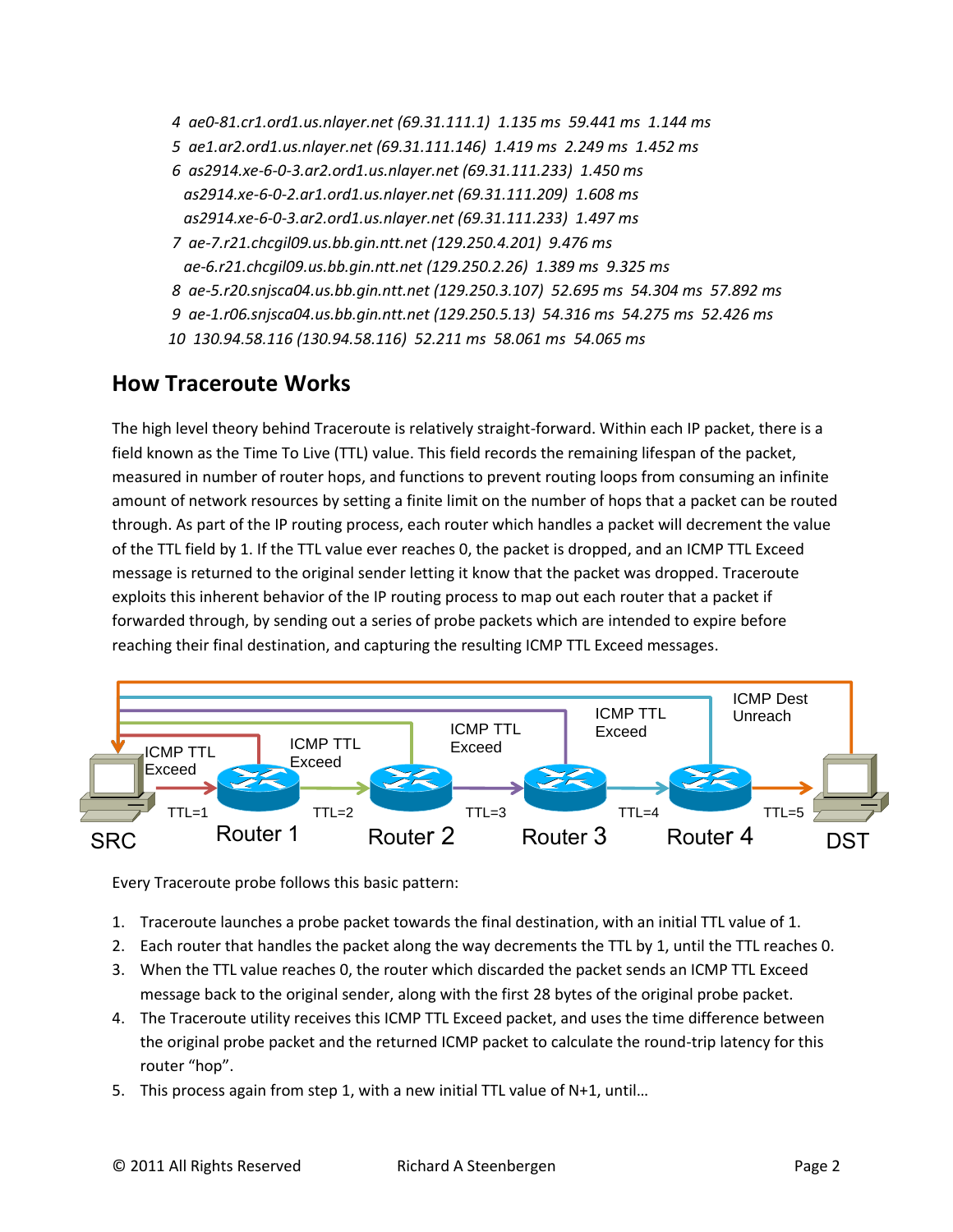6. The final destination receives the Traceroute probe packet, and sends back a reply packet other than an ICMP TTL Exceed. The Traceroute utility uses this to know that the Traceroute is now complete, and ends the process.

### **What Hops Are You Seeing In Traceroute?**

When a router drops a packet because the TTL value has reached 0, it generates an ICMP TTL Exceed message with the source address set to the IP of the ingress interface over which it received the original packet. When the Traceroute utility later receives this ICMP reply, it uses the source address to represent the router hop as reported to the end-user. Thus, Traceroute only allows you to see the IPs of the ingress interface on each router hop.



In the example above, the Traceroute that will be returned is:

- 1. 172.16.2.1
- 2. 10.3.2.2

It is important to remember that Traceroute does not provide any visibility into the egress interfaces, or the return paths of the ICMP TTL Exceed message. This fact will become increasingly important in later sections, as we talk about how to accurately diagnose network issues with Traceroute.

**Random Factoid: This behavior is actually not standards compliant. RFC1812 specifies that the source address of the ICMP message generated by the routers should be that of the egress interface over which the ICMP message will return to the original sender. If this standard was actually followed in practice, it would completely change the Traceroute results, effectively rendering it useless. As of this writing, no new RFC has officially obsoleted this standard.**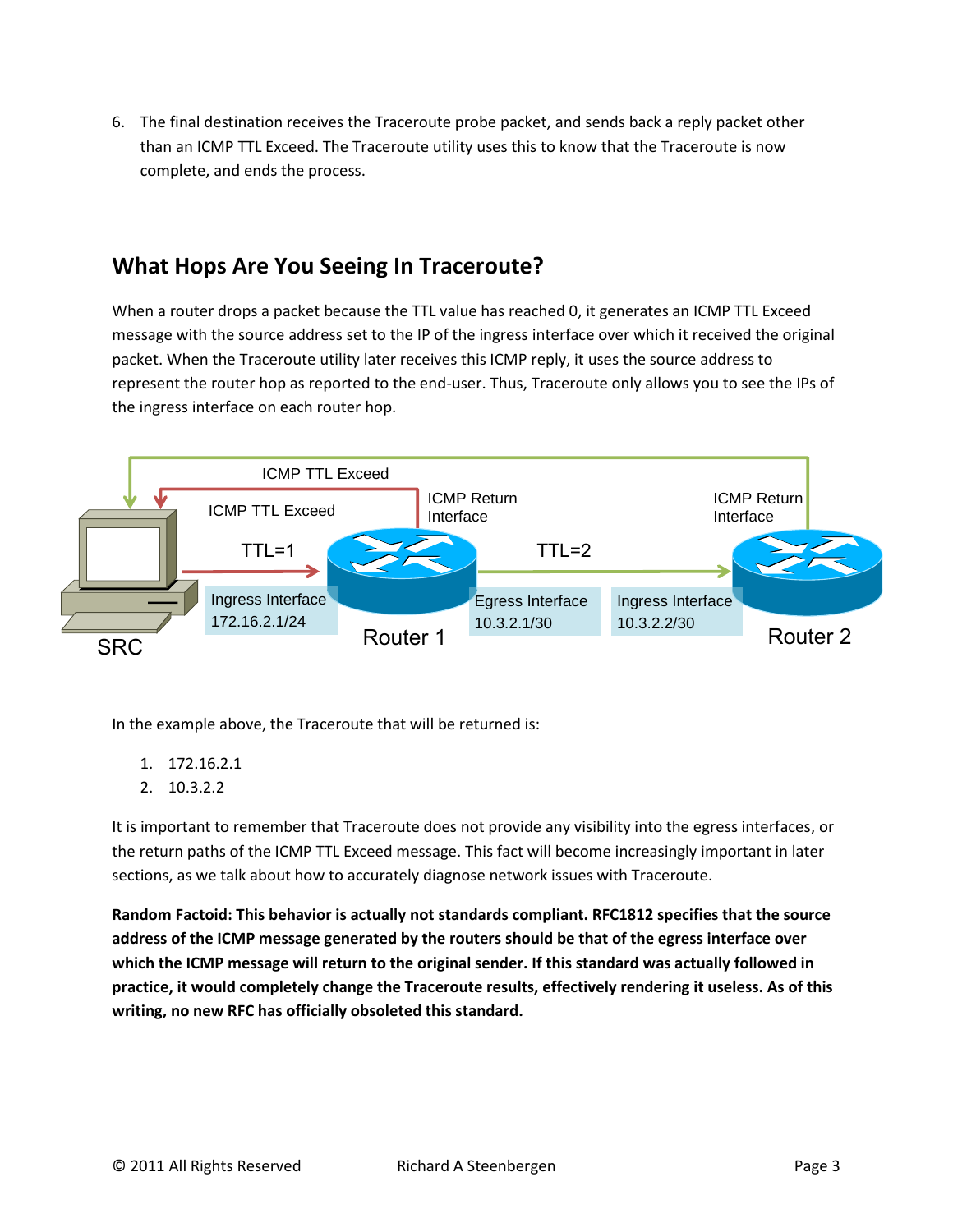# **Traceroute Implementation Details**

Traceroute probe packets can take many forms. In fact, essentially any IP packet can be used in a Traceroute probe, since the only absolute requirement is that the packet has an incrementing TTL field with each probe. Two other practical considerations are that the probe packet should not be blocked by firewalls, and that the final destination should return a reply to the probe packet so the Traceroute implementation knows it has reached the end. Some of the most common Traceroute implementations include:

 Classic UNIX Traceroute, which uses UDP packets with destination ports starting at 33434, and incrementing by 1 with each probe. Typical defaults are 3 probes per hop (or TTL increment), but this is usually configurable. The UDP destination port number is used to identify which probe the ICMP response is talking about. When the probe packet reaches the final destination, the host will return an ICMP Destination Unreachable packet (assuming no application is listening on those UDP ports, which is not common), denoting the end of the Traceroute. Many modern Traceroute implementations allow the user to specify UDP, ICMP, or TCP probe packets.

**Random Factoid: The value of 33434 as the starting port for Traceroute comes from adding the numbers 32768 (2<sup>15</sup>, or half of the maximum value of the UDP port range) and 666 (the mark of Satan).**

- Windows Traceroute (or more specifically, tracert.exe) is notable for its use of ICMP Echo Request probes, rather than the UDP probes of classic UNIX Traceroute implementations. When the probe packet reaches the final destination, an ICMP Echo Reply packet is returned, indicating the end of the Traceroute.
- MTR is another popular program which also uses ICMP probe packets. The most notable difference between MTR and other programs is that it performs its Traceroute probes in an infinite loop, using a curses-style interface to update the results. MTR is extremely good at finding multiple parallel paths, since it sends so many probes over a long period of time, but it is also known to overload the ICMP TTL Exceed generation capacity of some routers if multiple copies are left running.

# **Traceroute Latency**

Traceroute reports the round-trip time (RTT) to each hop, by calculating the time difference between when it launched the original probe packet and when it receives the ICMP TTL Exceed reply. The routers along the way do not have any active involvement in timestamping or time measurement; they simply reflect the original packet back to the Traceroute utility as part of the ICMP TTL Exceed packet. Many implementations will encode the original launch timestamp into the probe packet payload, which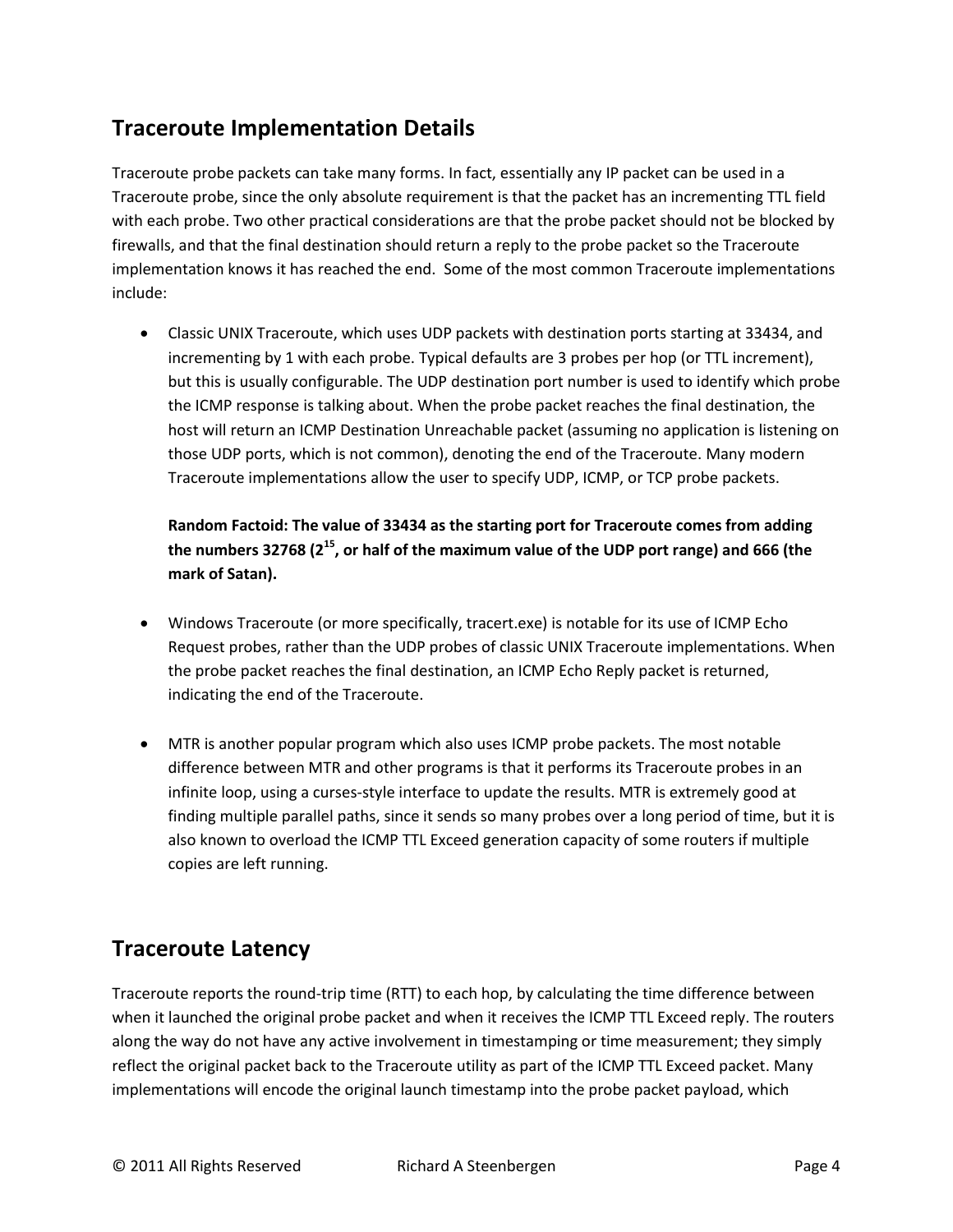increases timing accuracy and reduces the amount of state information that the Traceroute utility must maintain. The most important thing to remember about Traceroute latency is that it reports the roundtrip time (RTT), even though it only shows you the forward path. Any delays which occur on the "reverse path" (the path taken by the ICMP TTL Exceed message, between the router which generated the ICMP and the original Traceroute sender) will be included in the round-trip latency calculation, even though these hops will be invisible in the Traceroute output.

# **Understanding Network Latency**

There are three main types of network induced latency which are likely to be observable in Traceroute, *serialization delay*, *queuing delay*, and *propagation delay*.

#### **Serialization Delay**

A packet traveling through a packet-switched network moves as a discrete unit. In most modern router architectures it is generally not possible to begin transmitting the packet to the egress interface until the entire packet has been received from the ingress interface. The latency caused by this movement of data in packet sized chunks is called serialization delay. To calculate the serialization delay for a packet, you simply divide the size of the packet by the speed of the link. For example, a 900 byte packet transmitted over a 10Mbps link will incur (900 bytes \* 8 bytes/bit) / 10M bits/sec = 0.72ms of serialization delay.

On low-speed networks serialization delay can be a major component of the observed network latency, but fortunately it is relatively minor issue in modern high-speed networks. While interface speeds have increased by many orders of magnitude over the years, packet sizes have stayed relatively fixed. The most common "large" packet size on the Internet is still 1500 bytes, as defined by the standard Ethernet MTU.

| <b>Packet Size (Bytes)</b> | Link Speed                   | <b>Serialization Delay</b> |
|----------------------------|------------------------------|----------------------------|
| 1500                       | 56Kbps                       | 214.2ms                    |
| 1500                       | T1 (1.536Mbps)               | 7.8 <sub>ms</sub>          |
| 1500                       | Fast Ethernet (100Mbps)      | 0.12ms                     |
| 1500                       | Gigabit Ethernet (1Gbps)     | 0.012ms                    |
| 1500                       | 10 Gigabit Ethernet (10Gbps) | 0.0012ms                   |

### **Queuing Delay**

To understand queuing delays, first you must understand the nature of interface *utilization*. For example, a 1GE port may be said to be "50% utilized" when doing 500Mbps, but what this actually means is 50% utilized over some period of time (for example, over 1 second). At any given instant, an interface can only be either transmitting (100% utilized), or not transmitting (0% utilized).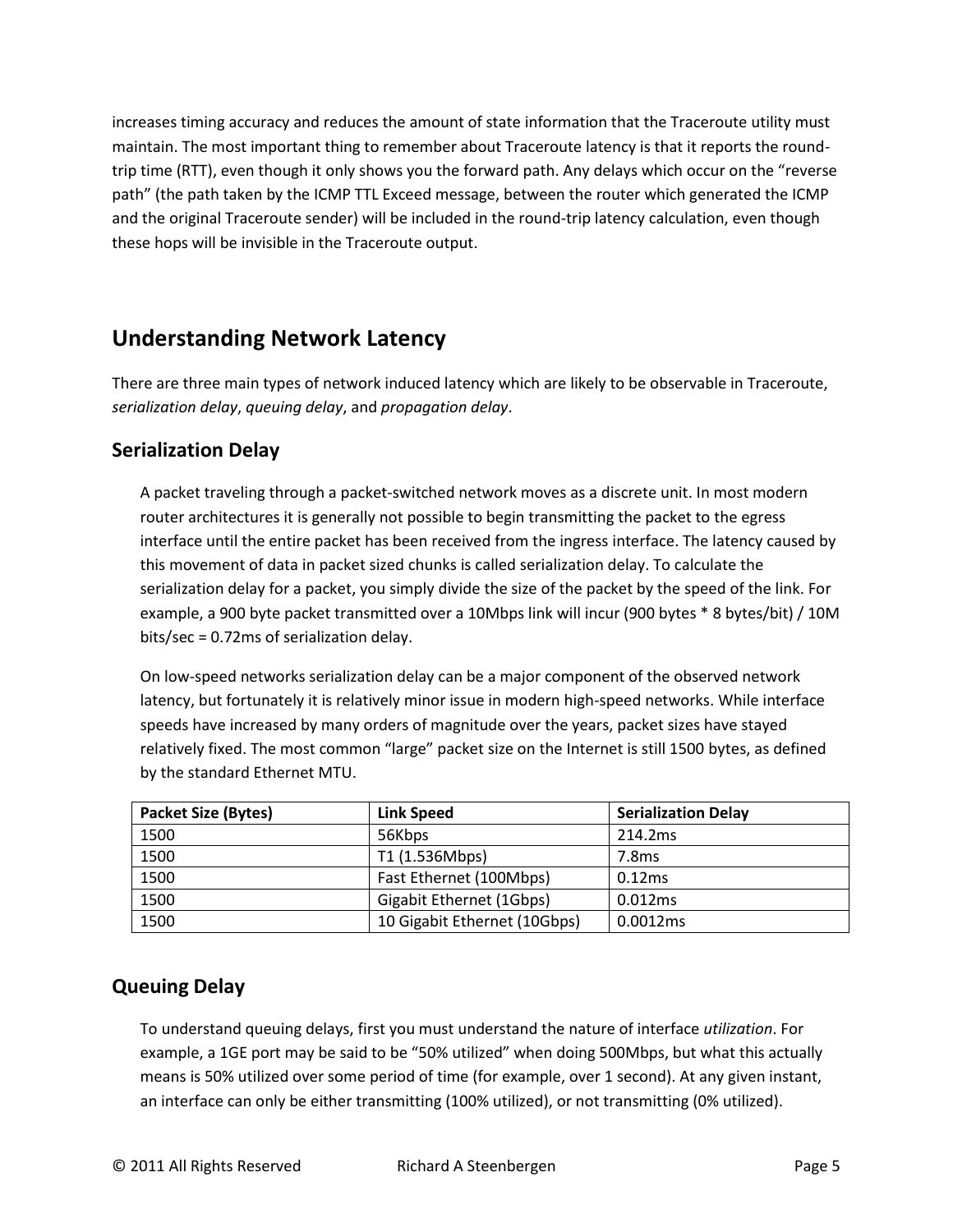When a packet is routed to an interface but that interface is currently in use, the packet must be queued. Queuing is a natural function of all routers, and normally contributes very little latency to the overall forwarding process. But as an interface approaches the point of saturation, the percentage of packets which must be queued for significant periods of time increases exponentially.

The amount of queuing delay that can be caused by a congested interface depends on the type of router. A large carrier-class router typically has a significant amount of packet buffering, and can add many hundreds or thousands of milliseconds of latency when routing over a congested interface. In comparison, many enterprise-class devices (such as Layer 3 switches) typically have very small buffers, and may simply drop packets when congested, without ever causing a significant increase in latency.

### **Propagation Delay**

Propagation delay is caused by the time that the packet spends "in flight" on the wire, during which the signal is propagating over the physical medium. This is primarily a limitation based on the speed of light, or other electromagnetic propagation delays, over large distances.

To get an idea of the amount of latency introduced by propagation delays, consider the simple example of a long-haul fiber optic network. As you no doubt remember from any Physics class, the speed of light in a vacuum is approximately 300,000 km/s. But fiber-optic cables are not a vacuum; they are made of glass, and so light travels more slowly through them. Fiber optic cores have a typical refractive index of ~1.48, which means that light propagates through them at approximately 1/1.48 = 0.67c (67% the speed of light in a vacuum), which around 200,000 km/s. Stated another way, light travels through fiber at approximately 200km per millisecond. Also remember that Traceroute shows you the round-trip latency, so divide this figure in half, and you come up with the rule of thumb that every 100 km of fiber between two points will result in approximately 1ms of propagation delay as observed in Traceroute.

As an example, the distance around the world at the equator is approximately 40,000 km. If you had a perfectly straight fiber path, this distance would be responsible for about 400ms of round-trip propagation delay. But remember that fiber is almost never laid in a straight line between two points. Right-of-Ways, economic considerations (such as stopping off in cities with large populations), and network ring designs are often significant contributors to the overall distances.

### **Interpreting DNS in Traceroute**

In addition to a list of router hops and latency values, one of the most important pieces of information provided in a Traceroute is the reverse DNS data for each hop. Using this information, you can turn a series of otherwise meaningless IP addresses into a far more complete picture of how the traffic is actually being routed. When well configured, reverse DNS can help you uncover important details like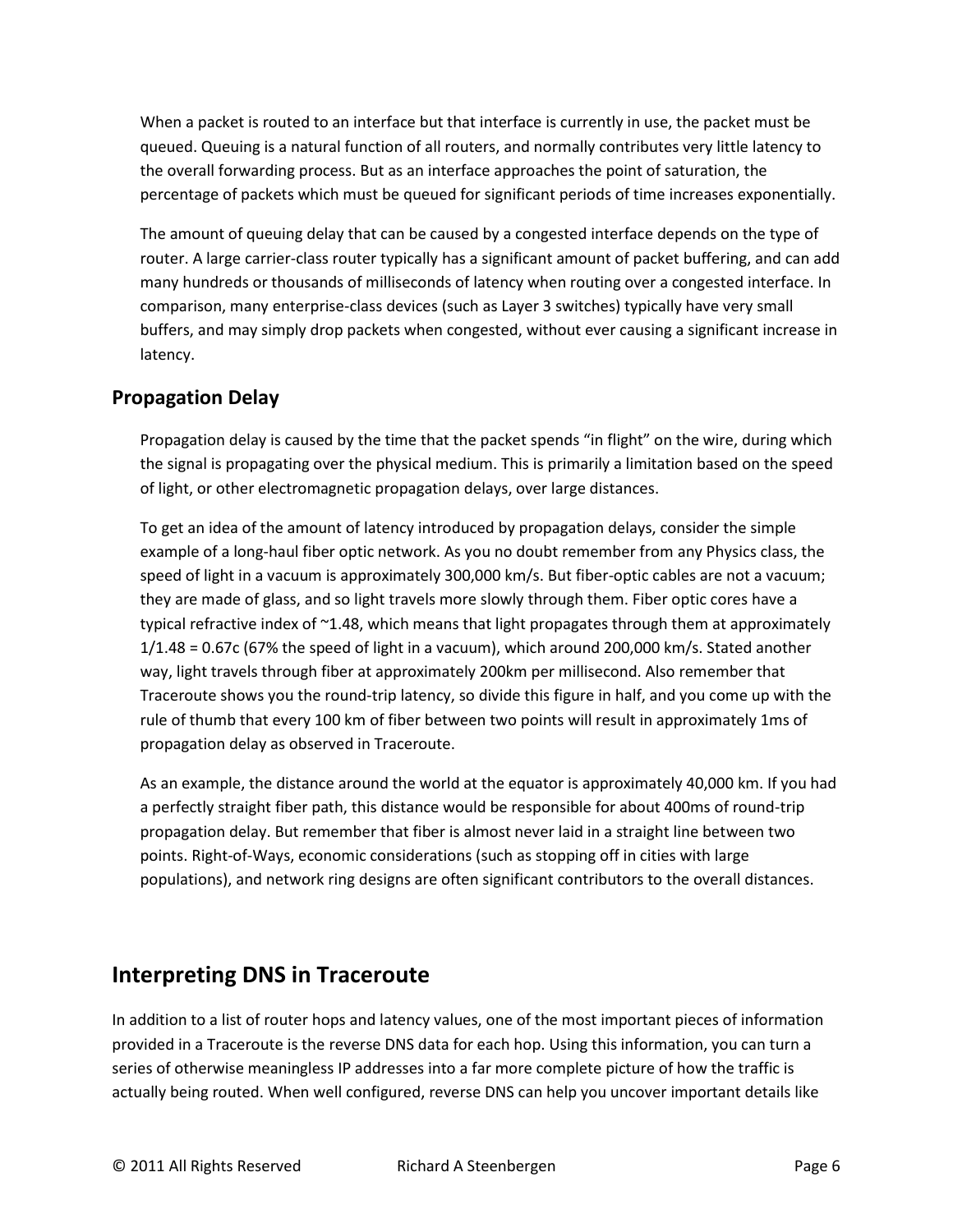physical router locations, interface types and capacities, router types and roles, network boundaries, and the type of relationship between two interconnecting networks. The deductions you make from this information can be absolutely essential to properly analyzing a complex Traceroute.

#### **Location Identifiers**

Typically one of the easiest pieces of information to gather from DNS data is the physical location of the router hop in question. Why is this important? Because network latency is often affected by the distances between routers, you need to know where the routers are located in order to make intelligent guesses about whether a particular latency value is justified. For example, while 100ms of round-trip latency might be perfectly reasonable when crossing an ocean, it usually indicates some kind of problem when you're just going across town. It is also important to be able to identify suboptimal routing. For, example if you find that you're routing from Atlanta to Miami via Los Angeles, it usually indicates some kind of problem (even though there may not otherwise be packet loss, and the latency values are normal for the distances involved).

The two most commonly used location identifier codes in IP networking are IATA airport codes, and CLLI codes, though some networks will simply choose to use a complete city name or a non-standard abbreviation based on the city name.

#### **IATA Airport Codes**

IATA stands for the International Air Transport Association, an aviation industry trade group which is responsible for (among other things) standardizing airport codes. IATA airport codes are a unique 3 letter identifier assigned to each airport around the world, for the purposes of identification. Since there is usually a widespread distribution of airports in most population centers of developed countries, these codes are often used in network POP names to establish the approximate geographic location of the site. Due to the large physical area which can be represented by an airport code, typically these codes are used by networks which operate a relatively small number of POPs. Some airport codes are relatively straight forward to figure out based on the city name, for example SJC is the code for San Jose, California. Other airport codes are slightly harder, for example IAD is the airport code for Dulles, Virginia, outside of Washington DC. There are also pseudo-airport codes which represent multiple airports within a region, for example the code NYC represents the JFK, LGA, and EWR airports. Similarly, the code WDC represents the IAD, DCA, and BWI airports.

The advantage of using airport codes for abbreviations is that they follow an international standard, and can be easily referenced with a simple Internet search. They also have very good coverage internationally, and can easily represent most of the major population centers where networking equipment is deployed. The major disadvantages are that they do not provide much geographic specificity, may overlap with one another in many dense regions, and are not always easy for the lay-person to interpret.

#### **CLLI Codes**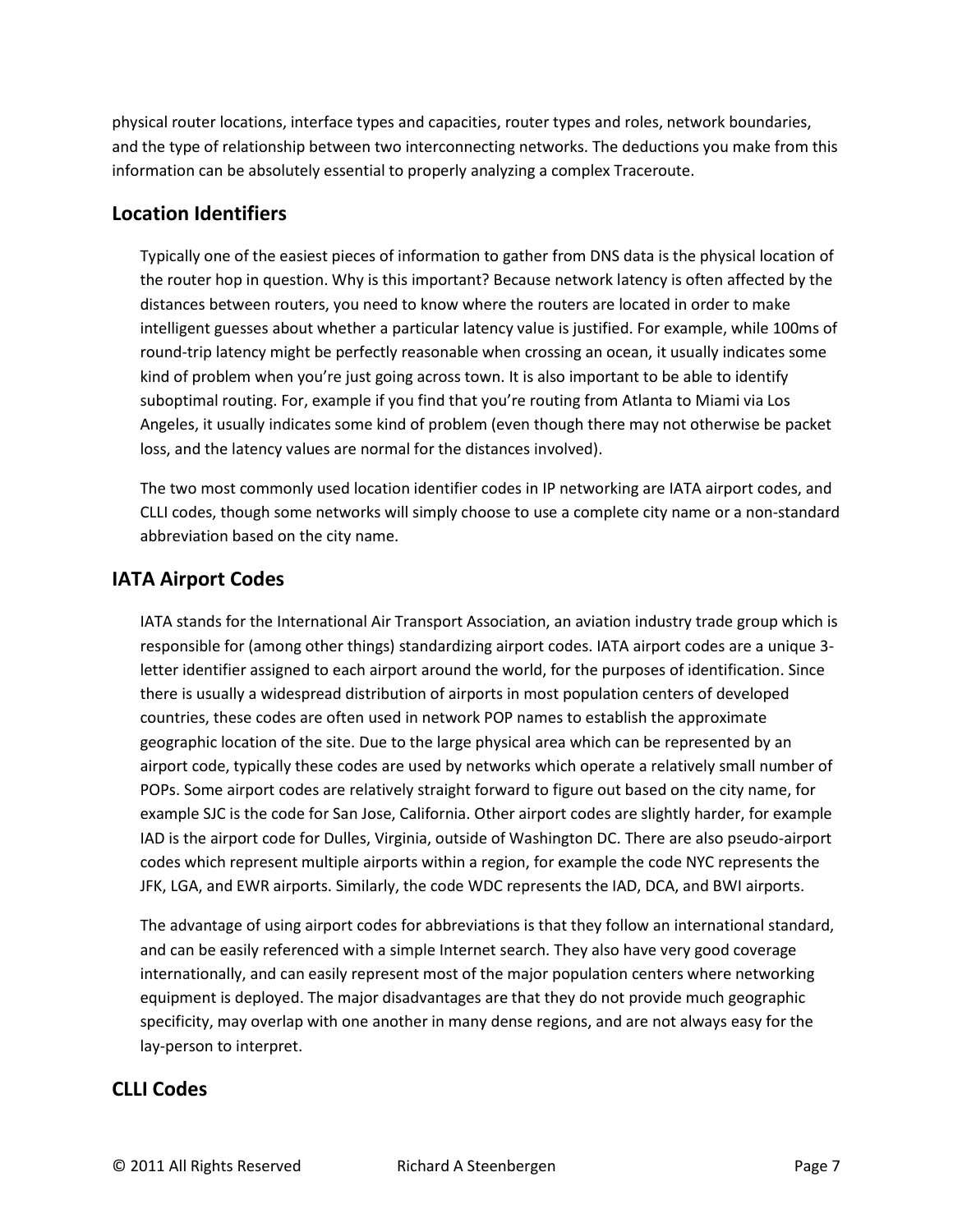CLLI (pronounced *silly*) stands for Common Language Location Identifier, and is a location identifier standard primarily used within the North American telecommunications industry. A complete CLLI code (for example, *HSTNTXMOCG0*) is generally used by a telephone company to represent a specific piece of equipment (such as a phone switch) in a specific building, but for the purposes of IP networks often only the first 6 letters (known as the geographical and geopolitical codes) are used. In the previous example, HSTNTX stands for Houston Texas.

The advantages of CLLI codes over airport codes is that they describe a much more specific location, and there are CLLI codes assigned to essentially every city and state which has telephone service. The major disadvantage is that CLLI codes are not formally assigned outside of North America, and so lack good international coverage.

For many networks with a small number of POPs, a CLLI code may actually be too specific of a location identifier. For example, a network with only 3 POPs in the greater New York area may be fine with naming them NYC1, NYC2, and NYC3, and may not care that one is located in NYCMNY (Manhattan), one is in NYCKNY (Brooklyn), and one is in NYCXNY (Bronx). But for a network with hundreds of POPs in a major metropolitan area, this level of detail may be extremely important.

### **Arbitrary Values**

A major problem with both IATA airport codes and CLLI codes is that they are not always easy for the lay-person to interpret. For example, Toronto Ontario in Canada is serviced by two main airports, YYZ (Pearson) and YTZ (City Center), while the CLLI code is TOROON. None of these codes may be particularly obvious to the lay-person looking at them, so some networks find themselves inventing arbitrary POP codes such as TOR to represent Toronto. Similarly, the two major airports that service Chicago are ORD (O'Hare) and MDW (Midway), neither of which is particularly obvious, so many networks will use the arbitrary non-standard code of CHI instead. These are often wellintentioned names, designed to make the process of identifying locations easier for everyone, but a major disadvantage is that they do not follow any standards and thus may not be easier for a third party to identify.

| <b>Location Name</b> | <b>Airport Codes</b> | <b>CLLI Code</b> | <b>Other Codes / Names</b> |
|----------------------|----------------------|------------------|----------------------------|
| Ashburn, VA          | <b>IAD</b>           | <b>ASBNVA</b>    | WDC, DCA, ASH              |
| Atlanta, GA          | ATL                  | <b>ATLNGA</b>    |                            |
| Chicago, IL          | ORD, MDW             | <b>CHCGIL</b>    | <b>CHI</b>                 |
| Dallas, TX           | DFW, DAL             | <b>DLLSTX</b>    |                            |
| Houston, TX          | IAH, HOU             | <b>HSTNTX</b>    |                            |
| Los Angeles, CA      | <b>LAX</b>           | <b>LSANCA</b>    | LA                         |

#### **Major US Internet Location Codes**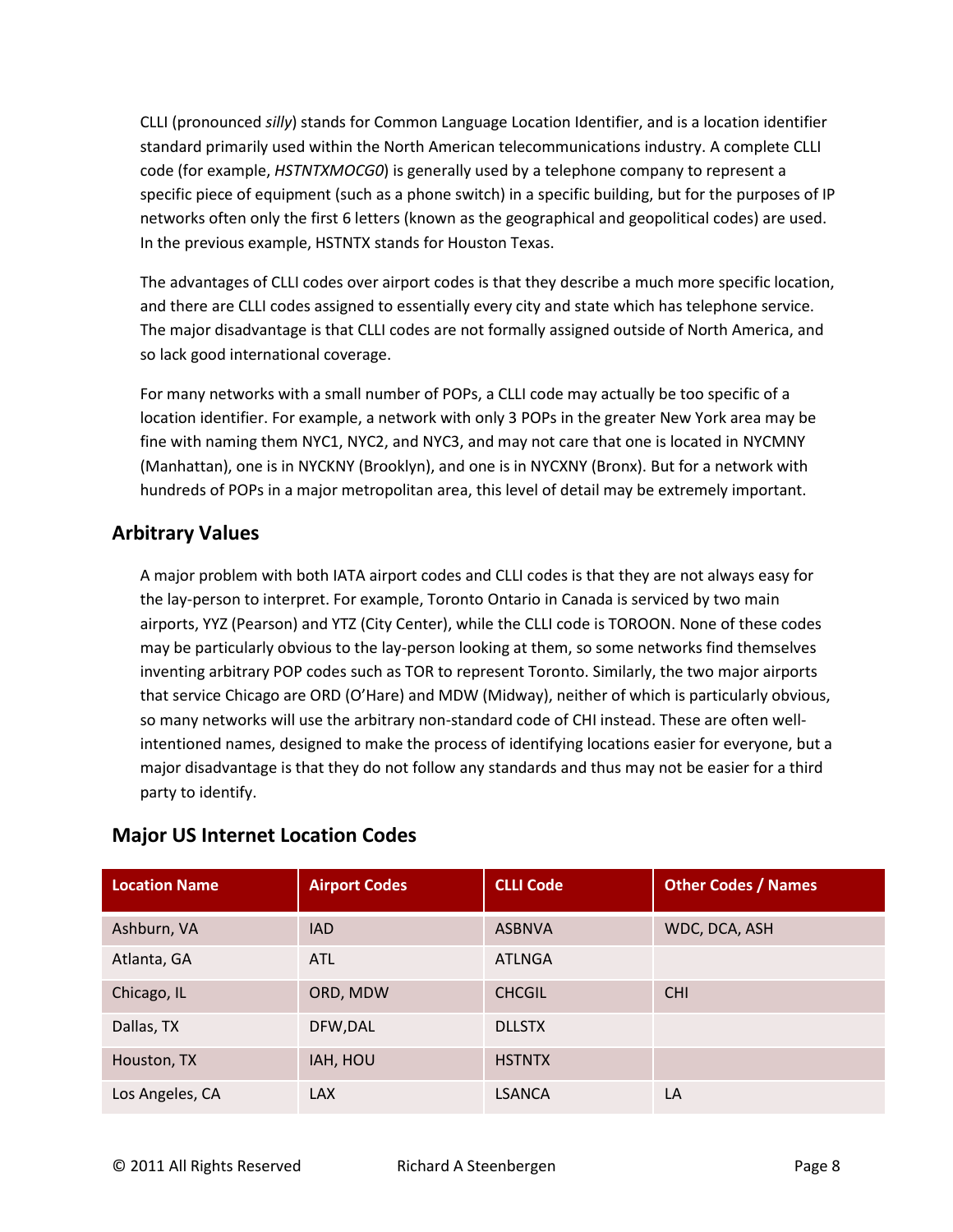| Miami, FL     | <b>MIA</b> | <b>MIAMFL</b> |              |
|---------------|------------|---------------|--------------|
| Newark, NJ    | <b>EWR</b> | <b>NWRKNJ</b> | NEW, NWK     |
| New York, NY  | JFK, LGA   | <b>NYCMNY</b> | NYC, NYM     |
| San Jose, CA  | <b>SJC</b> | <b>SNJSCA</b> | SJO, SV, SFB |
| Palo Alto, CA | <b>PAO</b> | <b>PLALCA</b> | PAIX, PA     |
| Seattle, CA   | <b>SEA</b> | <b>STTLWA</b> |              |

### **Major Global Internet Location Codes**

| <b>Location Name</b>   | <b>Airport Codes</b> | CLLI Code (*) | <b>Other Codes</b> |
|------------------------|----------------------|---------------|--------------------|
| Amsterdam, Netherlands | AMS                  | <b>AMSTNL</b> |                    |
| Frankfurt, Germany     | <b>FRA</b>           | <b>FRNKGE</b> |                    |
| Hong Kong              | <b>HKG</b>           | <b>NEWTHK</b> |                    |
| London, United Kingdom | LHR                  | <b>LONDEN</b> | <b>LON</b>         |
| Madrid, Spain          | <b>MAD</b>           | <b>MDRDSP</b> | <b>MDR</b>         |
| Montreal, Canada       | <b>YUL</b>           | <b>MTRLPQ</b> | <b>MTL</b>         |
| Paris, France          | <b>CDG</b>           | <b>PARSFR</b> | <b>PAR</b>         |
| Singapore              | <b>SIN</b>           | <b>SNGPSI</b> |                    |
| Seoul, Korea           | GMP, ICN             | <b>SEOLKO</b> | <b>SEL</b>         |
| Sydney, Australia      | <b>SYD</b>           | SYDNAU        |                    |
| Tokyo, Japan           | <b>NRT</b>           | <b>TOKYJP</b> | TYO, TKO, TOK      |
| Toronto, Canada        | YYZ, YTC             | <b>TOROON</b> | <b>TOR</b>         |

(\*) CLLI codes are not an actual standard outside of North America, but these are some commonly used values.

#### **Interface Types**

Another important piece of information you can gather from the reverse DNS in Traceroute is interface type. This is particularly useful when you can also determine the capacity of the interface. Many well managed networks use automated systems to discover and populate reverse DNS values for their network interfaces, while others can be surprisingly sloppy about leaving bogus or out of date values. With experience, you can learn which networks use automated systems, and which networks you should consider unreliable.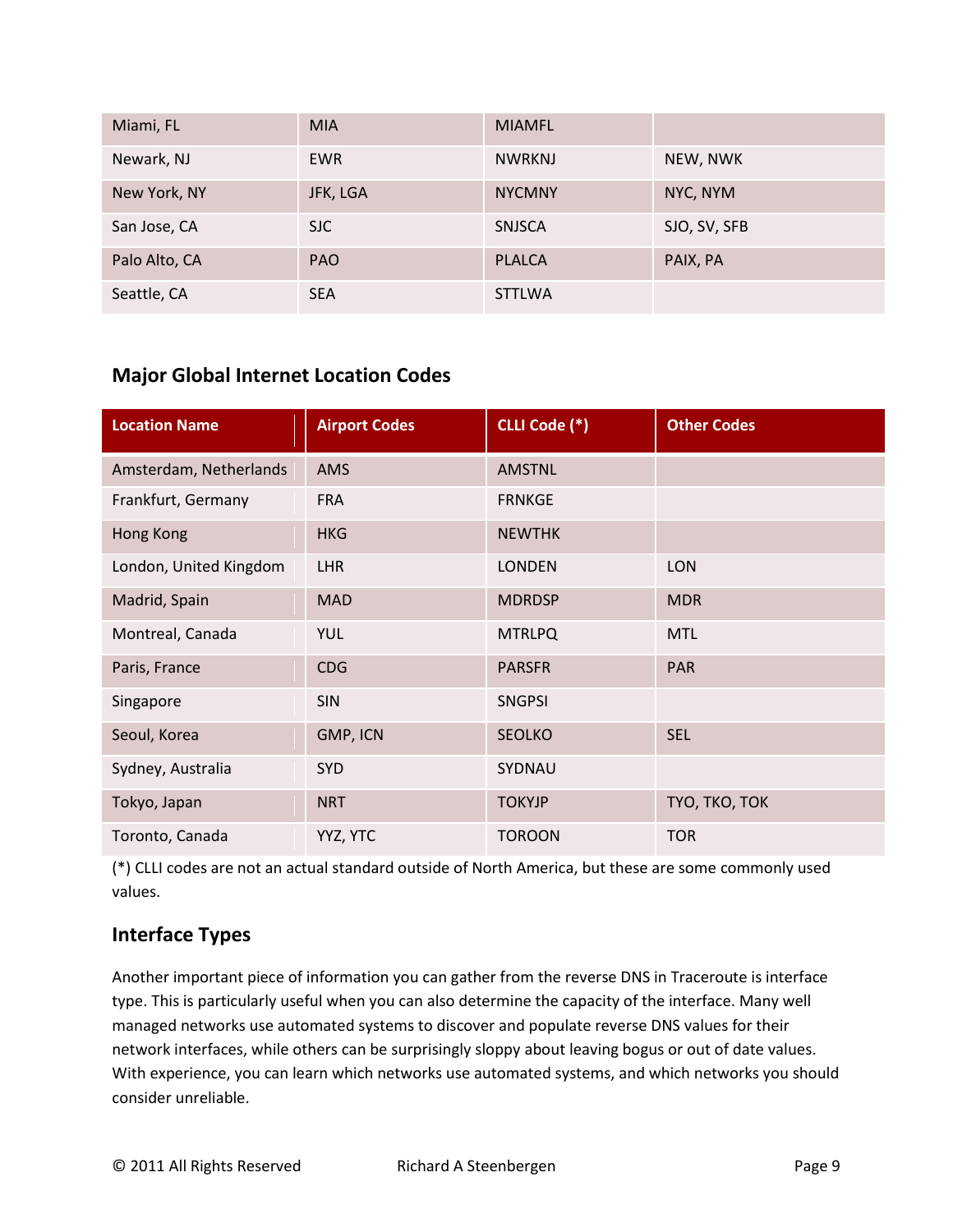In many circumstances, the interface numbering scheme can even help you identify the make and even the model of the router in question. For example, consider xe-11-1-0.edge1.NewYork1.Level3.net. The naming scheme xe-#-#-# is a Juniper 10GE port in slot 11, port 1. You immediately know that you are dealing with a 12-slot device, and since the 10GE port is showing up as "port 1" you know that there is more than one 10GE port per slot. This must be a Juniper MX960 router; no other router could possibly fit this interface name profile.

| <b>Interface Type</b>   | <b>Cisco IOS</b>    | <b>Cisco IOS XR</b> | <b>Juniper</b>          |
|-------------------------|---------------------|---------------------|-------------------------|
| <b>Fast Ethernet</b>    | Fa#/#               |                     | $fe - #/#/#$            |
| <b>Gigabit Ethernet</b> | Gi#/#               | Gi#/#/#/#           | $ge-#/#/#$              |
| 10 Gigabit Ethernet     | $Te\#/\#$           | Te#/#/#/#           | $xe$ -#/#/# (*)         |
| <b>SONET</b>            | Pos#/#              | POS#/#/#/#          | $SO-#/#/#$              |
| T1                      | Se#/#               |                     | $t1 - #/#/#$            |
| T <sub>3</sub>          |                     |                     | $t3 - #/#/#$            |
| <b>Ethernet Bundle</b>  | Po# / Port-channel# | <b>BE####</b>       | ae#                     |
| <b>SONET Bundle</b>     | PosCh#              | <b>BS####</b>       | as#                     |
| Tunnel                  | Tu#                 | TT# or TI#          | $ip$ -#/#/# or gr-#/#/# |
| <b>ATM</b>              | ATM#/#              | AT#/#/#/#           | $at + 4/# / #$          |
| Vlan                    | $V$  ###            | Gi#/#/#/#.###       | ge-#-#-#.###            |

The following table shows the naming schemes used by the most common types of routers:

(\*) Some Juniper routers used interface names of "ge-" for 10 Gigabit Ethernet interfaces on certain early revisions of hardware.

#### **Router Types / Roles**

Identifying router types and roles can also be useful in understanding a Traceroute. For example, if you can tell that a router is named BR1, and is most likely a border router, you may be able to quickly identify the next hop as belonging to a different network even if there is no reverse DNS provided. The hardest part about interpreting this data is that every network using their own naming convention, so you need to know something about the network in question in order to make an educated guess about their router types. Still, many networks use common themes based off of generic names and concepts, so you at least have a reasonable shot at getting this right.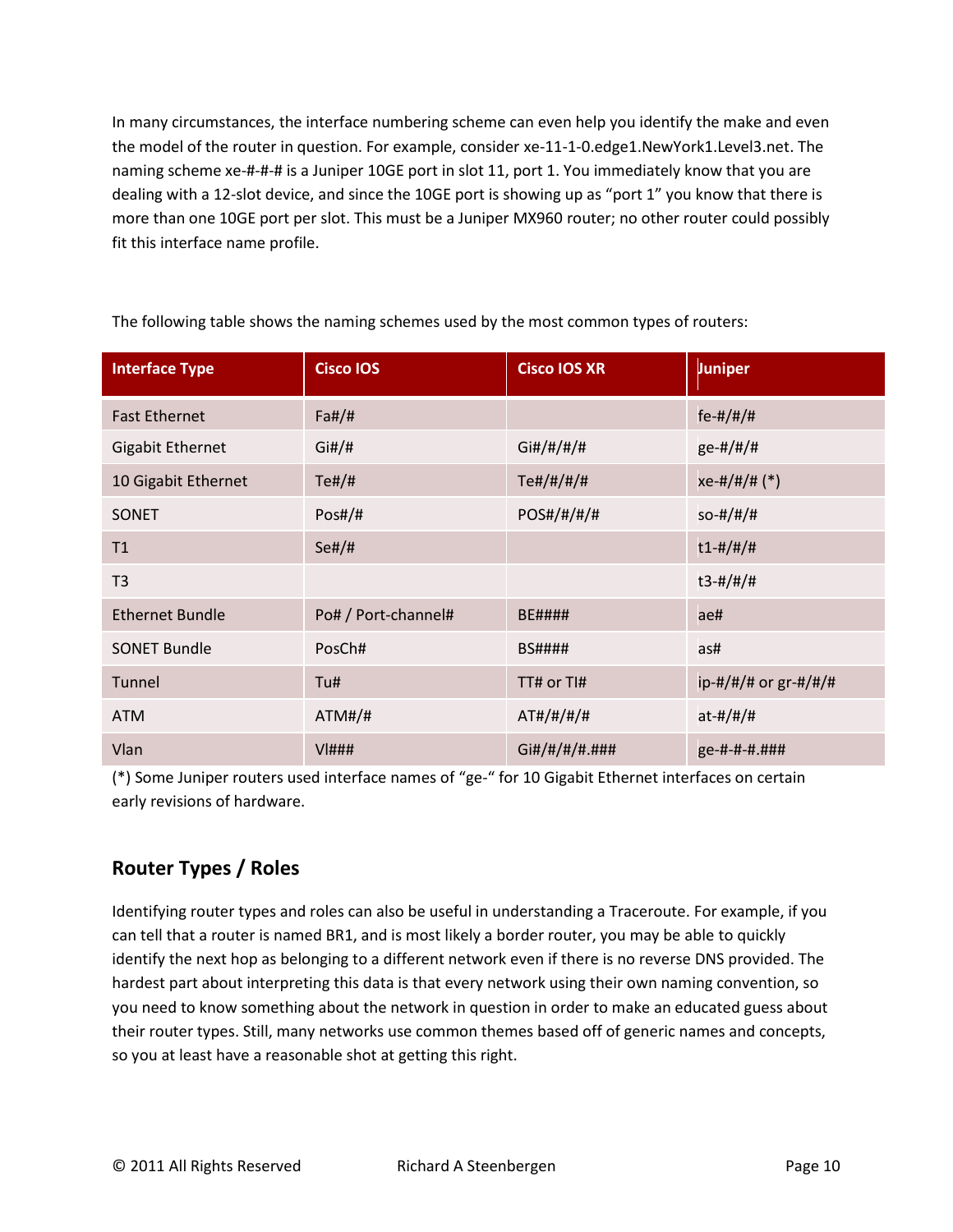Common names for core routers include CR (Core Router), Core, GBR (Gigabit Backbone Router), BB (Backbone), CCR, EBR (Ethernet Backbone Router), etc. Common names for peering edge routers include BR (Border Router), Border, Edge, IR (Interconnection Router), IGR (Internet Gateway Router), Peer, etc. Common names for customer aggregation routers include AR (Aggregation Router), Aggr, Cust, CAR (Customer Access Router), HSA (High Speed Access), GW (Gateway), etc.

Of course, not every network following their own naming conventions, so don't get too caught up in identifying these roles. Some networks are better than others about following these standards, so while one network might one day decide to terminate a customer on a border router because it is convenient, another network might NEVER do this. Experience will help you determine which networks are likely to fall into which category.

### **Network Boundaries**

Identifying network boundaries (where the packet crosses from one network to another) is extremely important to troubleshooting problems with Traceroute, because these tend to be the points at which administrative policies change, greatly influencing the final results. For example, when crossing from network A to network B, you may find that different local-preference values (based on administrative policies like the price of transit from a particular provider) have completely changed the return path of the ICMP TTL Exceed packet.

Network boundaries also tend to be points where capacity and routing policy is the most constrained (after all, it's usually harder to work with another network than it is to work within your own network), and are thus more likely to be problem areas. Identifying the type of relationship between two networks (i.e. transit provider, peer, or customer) can also be helpful in understanding where the problem is occurring, though often more for political than technical reasons. Having knowledge about which direction the money is flowing can help reveal which side is responsible for fixing the problem, or for not maintaining sufficient capacity on a particular link.

Sometimes it is very easy to spot a network boundary just by looking for the DNS change. For example:

*4 te1-2-10g.ar3.DCA3.gblx.net (67.17.108.146)*

*5 sl-st21-ash-8-0-0.sprintlink.net (144.232.18.65)*

Unfortunately, it isn't always that easy. The problem usually stems from the process of assigning the /30 (or /31) IPs used on the network boundary interface. The convention followed by most networks is that in a provider/customer relationship the provider supplies the interface IPs, but in a relationship between peers there may be no clear answer as to which side should provide the /30, or they may simply take turns. The network who supplies the /30 for the interface maintains control over the DNS for the entire block, which usually means that the only way for the other party to request a particular DNS value is to send an e-mail and ask for it. This often leads to DNS values such as:

- *4 po2-20G.ar5.DCA3.gblx.net (67.16.133.90)*
- *5 cogent-1.ar5.DCA3.gblx.net (64.212.107.90)*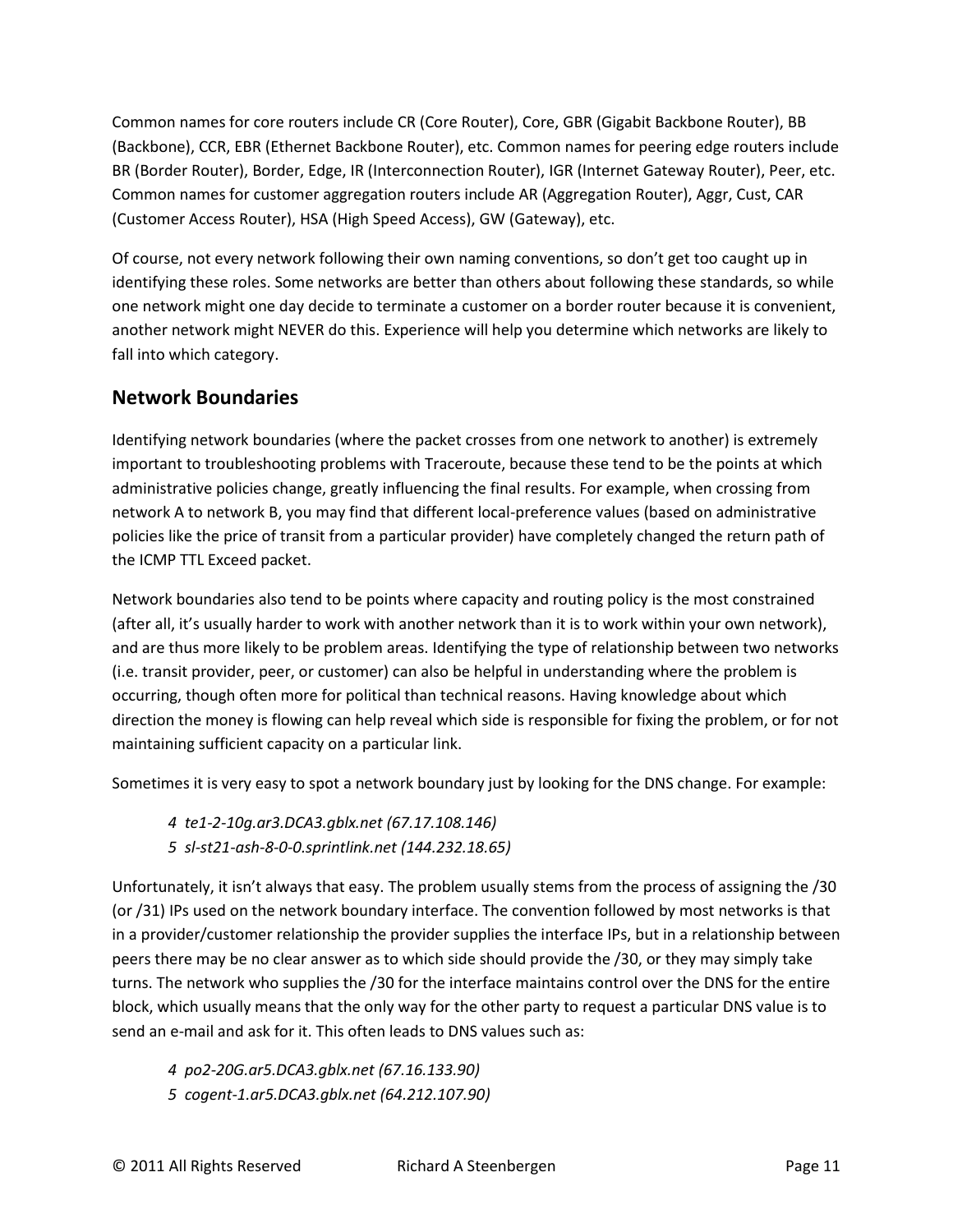In the above example, hop 5 is actually terminated on Cogent's router, but the /30 between these two networks is being provided by gblx.net. You can further confirm this by looking at the other side of the /30, i.e. the egress interface that you can't see in Traceroute.

*> host 64.212.107.89 89.107.212.64.in-addr.arpa domain name pointer te2-3-10GE.ar5.DCA3.gblx.net.*

The multiple references to the ar5.DCA3 router is a clear indicator that hop 5 is NOT a Global Crossing router, even with the "cogent" hint in DNS. In this particular instance, the interface IPs between these two networks is 64.212.107.88/30, where 64.212.107.89 is the Global Crossing side, and 64.212.107.90 is the Cogent side.

Sometimes there will be no useful DNS data at all, for example:

*2 po2-20G.ar4.DCA3.gblx.net (67.16.133.82)*

- *3 192.205.34.109 (192.205.34.109)*
- *4 cr2.wswdc.ip.att.net (12.122.84.46)*

In the above Traceroute, is the border between Global Crossing and AT&T router at hop 3, or hop 4? One way you may be able to identify the boundary is to look at the owner of the IP block. In the example above, the "whois" tool shows that the 192.205.34.109 IP is owned by AT&T. Using this information, you know that hop 3 is the border between these two networks, and AT&T is the one supplying the /30.

Being able to identify network boundaries is critical for troubleshooting, so you know which network to contact when there is a problem. For example, imagine you saw the following Traceroute:

*4 po2-20G.ar5.DCA3.gblx.net (67.16.133.90) 5 cogent-1.ar5.DCA3.gblx.net (64.212.107.90) 6 \* \* \* 7 \* \* \* etc, etc, the packet never reaches the destination following this point*

Who would you contact about this issue, Global Crossing or Cogent? If you couldn't identify the network boundary, you might naively assume that you should be contacting Global Crossing about the issue, since gblx.net is the last thing that shows up in the Traceroute. Unfortunately, they wouldn't be able to help you, all they would be able to say is "we're successfully handing the packet off to Cogent, you'll have to talk to them to troubleshoot this further". Being able to identify the network boundary greatly reduces the amount of time it takes to troubleshoot an issue, and the number of unnecessary tickets you will need to open with another network's NOC.

Some networks will try to make it obvious where their customer demark is, with clear naming schemes like *networkname.customer.alter.net*. Other networks are a little more subtle about it, sometimes referencing the ASN or name of the peer. These are almost always indicators of a network boundary, which should help steer your troubleshooting efforts.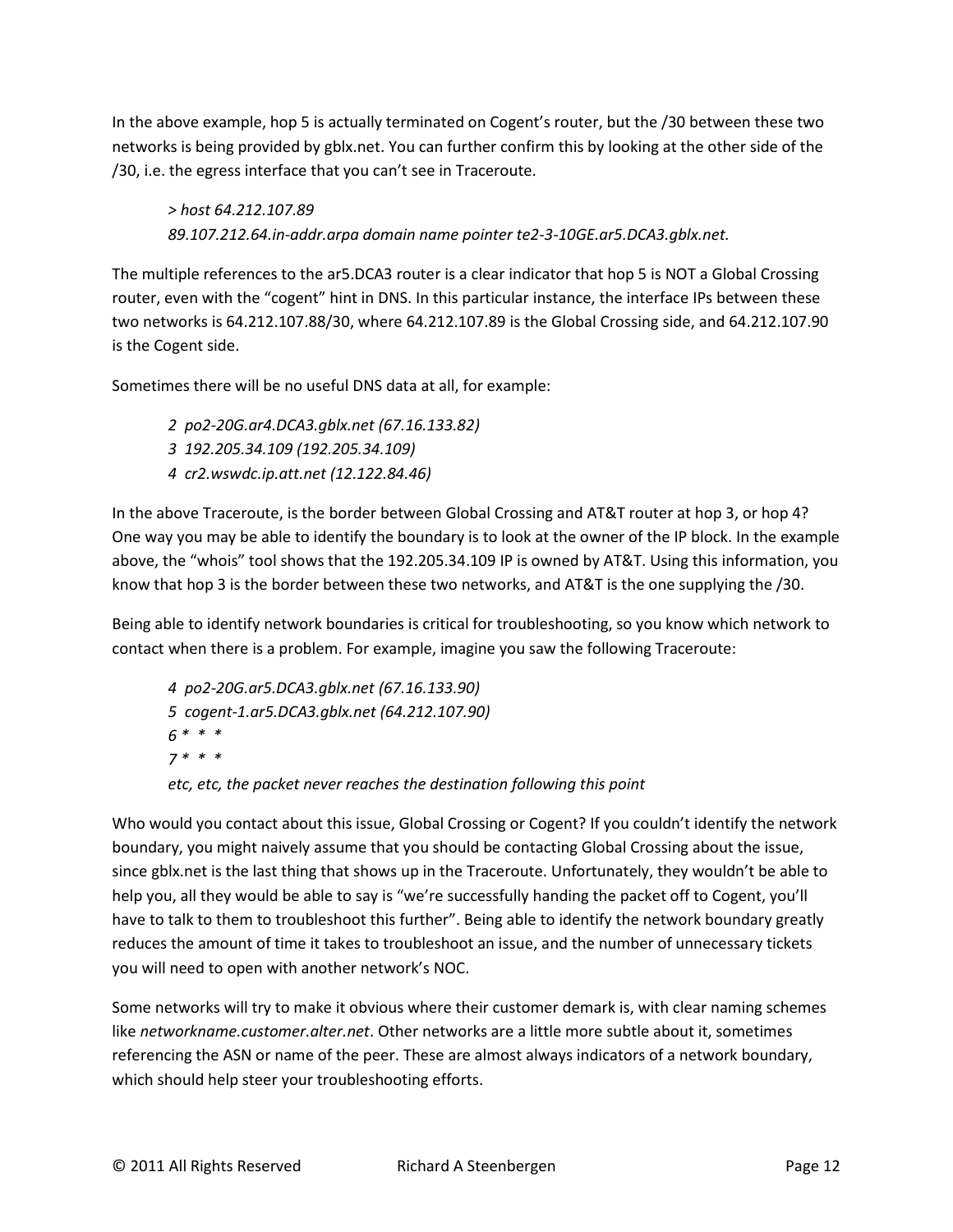# **Prioritization and Rate Limiting**

The latency values reported by Traceroute are based on the following 3 components:

- 1. The time taken for the probe packet to reach a specific router, plus
- 2. The time taken for that router to generate an ICMP TTL Exceed packet, plus
- 3. The time taken for the ICMP TTL Exceed packet to return to the Traceroute source.

Items #1 and #3 are based on actual network conditions which affect all forwarded traffic in the same way, but item #2 is not. Any delay caused by the router generating the ICMP TTL Exceed packet will show up in a Traceroute as an increase in latency, or even a completely dropped packet.

To understand how routers handle Traceroute packets, you need to understand the basic architecture of a modern router. Even state-of-the-art hardware based routers capable of handling terabits of traffic do not handle every function in hardware. All routers have some software components to handle complex or unusual "exception packets", and the ICMP generation needed by Traceroute falls into this category.

- Data Plane Packets forwarded *through* the router.
	- o Fast Path Hardware based forwarding of ordinary packets.
		- **Examples: Almost every packet in normal Internet traffic.**
	- o Slow Path Software based handling of "exception packets".
		- Examples: IP Options, **ICMP Generation**, etc.
- Control Plane Packets forwarded *to* the router.
	- o Examples: BGP, IGP, SNMP, CLI (telnet/ssh), ping, or any other packet sent directly to a local IP address on the router.

Depending on the design of the router, the "Slow Path" of ICMP generation may be handled by a dedicated CPU (on larger routers these are often distributed onto each line-card), or it may share the same CPU as the Control Plane. Either way, ICMP generation is considered to be one of the lowest priority functions of the router, and is typically rate-limited to very low values (typically in the 50-300 packets/sec range, depending on the device).

When ICMP generation occurs on the same CPU as the Control Plane, you may notice that events like BGP churn or even heavy CLI use (such as running a computationally intensive "show" command) will noticeably delay the ICMP generation process. One of the biggest examples of this type of behavior is the Cisco "BGP Scanner" process, which runs every 60 seconds to perform internal BGP maintenance functions on most IOS based devices. On a router without a dedicated "Data Plane - Slow Path" CPU (such as on the popular Cisco 6500 and 7600-series platforms), Traceroute users will notice latency spikes on the device every 60 seconds as this scanner runs.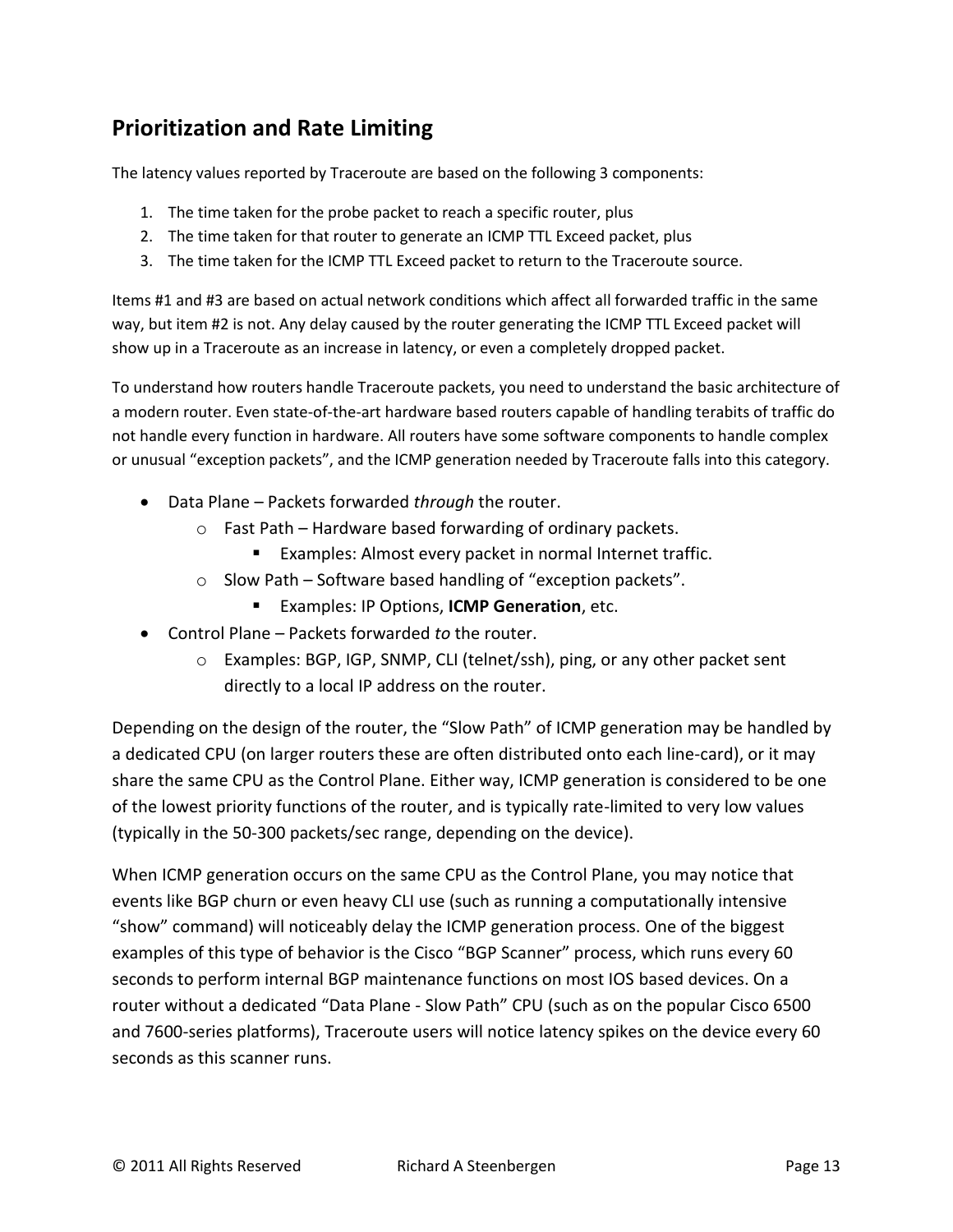It is important to note that this type of latency spike is cosmetic, and only affects Traceroute (by delaying the returning ICMP TTL Exceed packet). Traffic forwarded through the router via the normal "Fast Path" method will be unaffected. An easy way to detect these cosmetic spikes is to look at the future hops in the Traceroute. If there was a real issue causing increased latency or packet loss on all traffic forwarded through the interface, then by definition you would see the cumulative effects in all future Traceroute hops. If you see a latency spike on one Traceroute hop, and it goes away in the next hop, you can easily deduce that the spike was actually caused by a cosmetic delay in the ICMP generation process.

In the following example, you can see a cosmetic latency spike which is not a real issue. Note that the increased latency does not continue into future hops.

- *1 xe-4-1-0.cr2.ord1.us.nlayer.net (69.22.142.32) 18.957 ms 18.950 ms 18.991 ms*
- *2 ae3-40g.cr1.ord1.us.nlayer.net (69.31.111.153) 19.056 ms 19.008 ms 19.129 ms*
- *3 te7-1.ar1.slc1.us.nlayer.net (69.22.142.102) 54.105 ms 90.090 ms 54.285 ms*
- *4 xe-2-0-1.cr1.sfo1.us.nlayer.net (69.22.142.97) 69.403 ms 68.873 ms 68.885 ms*

# **Asymmetric Routing**

One of the most basic concepts of routing on the Internet is that there is absolutely no guarantee of symmetrical routing of traffic flowing between the same end-points but in opposite directions. Regular IP forwarding is done by destination-based routing lookups, and each router can potentially have its own idea about where traffic should be forwarded.

As we discussed earlier, Traceroute is only capable of showing you the forward path between the source and destination you are trying to probe, even though latency incurred on the reverse path of the ICMP TTL Exceed packets is part of the round-trip time calculation process. This means that you *must* also examine the reverse path Traceroute before you can be certain that a particular link is responsible for any latency values you observe in a forward Traceroute.

Asymmetric paths most often start at network boundaries, because this is where administrative policies are most likely to change. For example, consider the following Traceroute:

*3 te1-1.ar2.DCA3.gblx.net (69.31.31.209) 0.719 ms 0.560 ms 0.428 ms 4 te1-2-10g.ar3.DCA3.gblx.net (67.17.108.146) 0.574 ms 0.557 ms 0.576 ms 5 sl-st21-ash-8-0-0.sprintlink.net (144.232.18.65) 100.280 ms 100.265 ms 100.282 ms 6 144.232.20.149 (144.232.20.149) 102.037 ms 101.876 ms 101.892 ms 7 sl-bb20-dc-15-0-0.sprintlink.net (144.232.15.0) 101.888 ms 101.876 ms 101.890 ms*

This Traceroute shows a 100ms increase in latency between Global Crossing in Ashburn VA and Sprint in Ashburn VA, and you're trying to figure out why. Obviously distance isn't the cause for the increased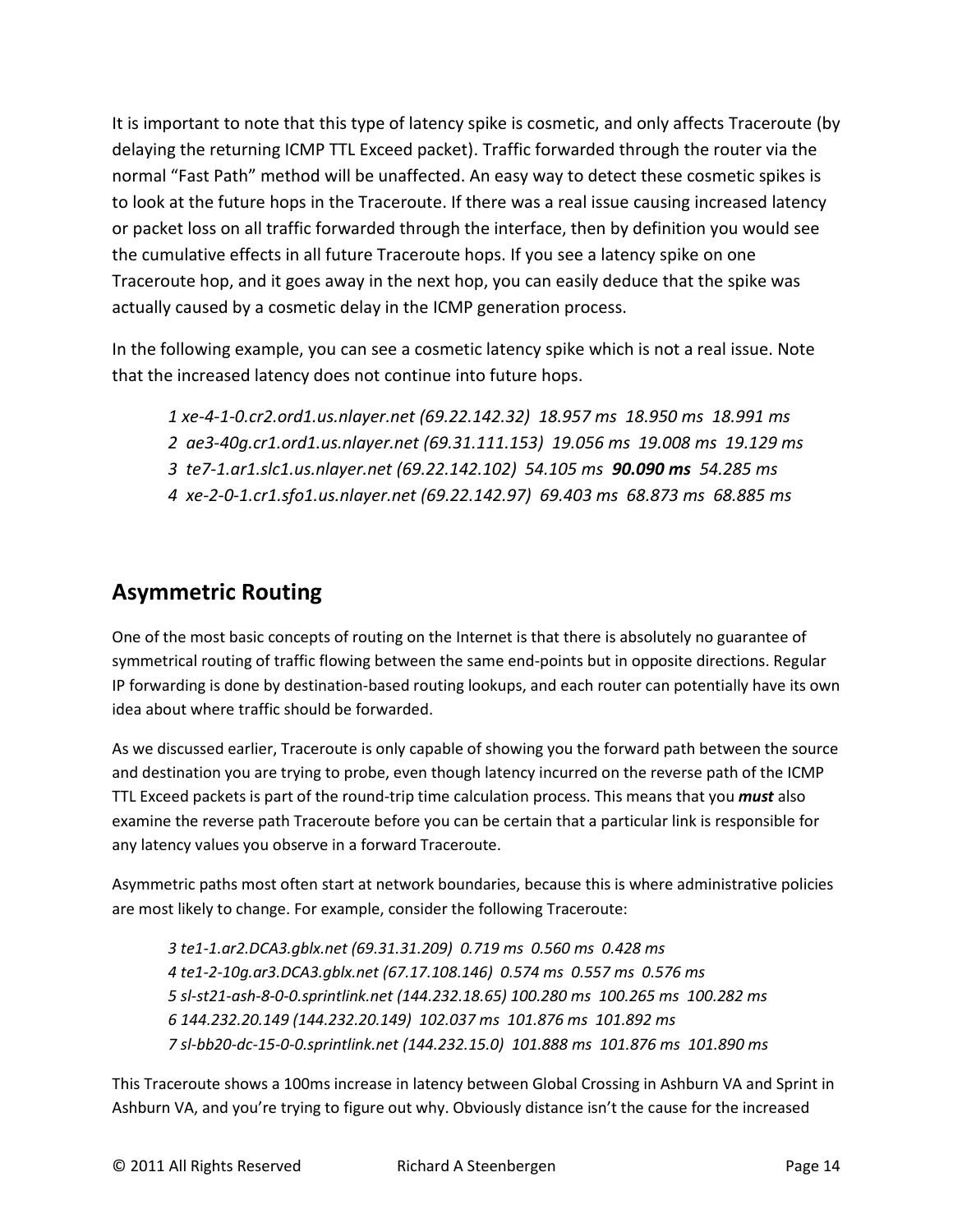latency, since these devices are both in the same city. It could be congestion between Global Crossing and Sprint, but this isn't guaranteed. After the packets cross the boundary between Global Crossing and Sprint, the administrative policy is also likely to change. In this specific example, the reverse path from Sprint to the original Traceroute source travels via a different network, which happens to have a congested link. Someone looking at only the forward Traceroute would never know this though, which is why obtaining both forward and reverse Traceroutes is so important to proper troubleshooting.

But asymmetric paths don't only start at network borders, they can potentially occur at each and every router along the way. A common example of this is when two networks interconnect with each other in multiple locations. Most routing between networks on the Internet uses a concept called "hot potato", i.e. the goal is to get the traffic off of your network and onto the other network as quickly as possible. This means that a Traceroute which spans a large distance and goes by multiple interconnection points can have many different return paths, even between the same two networks. Consider the following example:



# San Jose CA

# Washington DC

In this scenario, traffic is passing between two independent networks, one with grey routers and one with blue routers. All of the forward path traffic is coming in via Washington DC, but the path of the return traffic changes at each hop. At the first hop, indicated in purple, the return traffic comes back over the same interface in Washington DC as the forward traffic. By the second hop, indicated in red, the packet has made its way to Chicago, and the ICMP TTL Exceed return packet will now traverse the interconnection in Chicago rather than the one in Washington DC. By the third hop, indicated in green, the reverse path has changed again.

If there was congestion between the blue and grey networks in Chicago, a Traceroute might show the increased latency for one hop, but by the next hop the packets would no longer be traversing this interface. Alternatively, there could be congestion on the grey network's backbone between San Jose and Washington DC, which the first two probes would not encounter because they do not traverse that path. The forward Traceroute would indicate a severe increase in latency and/or packet loss on the blue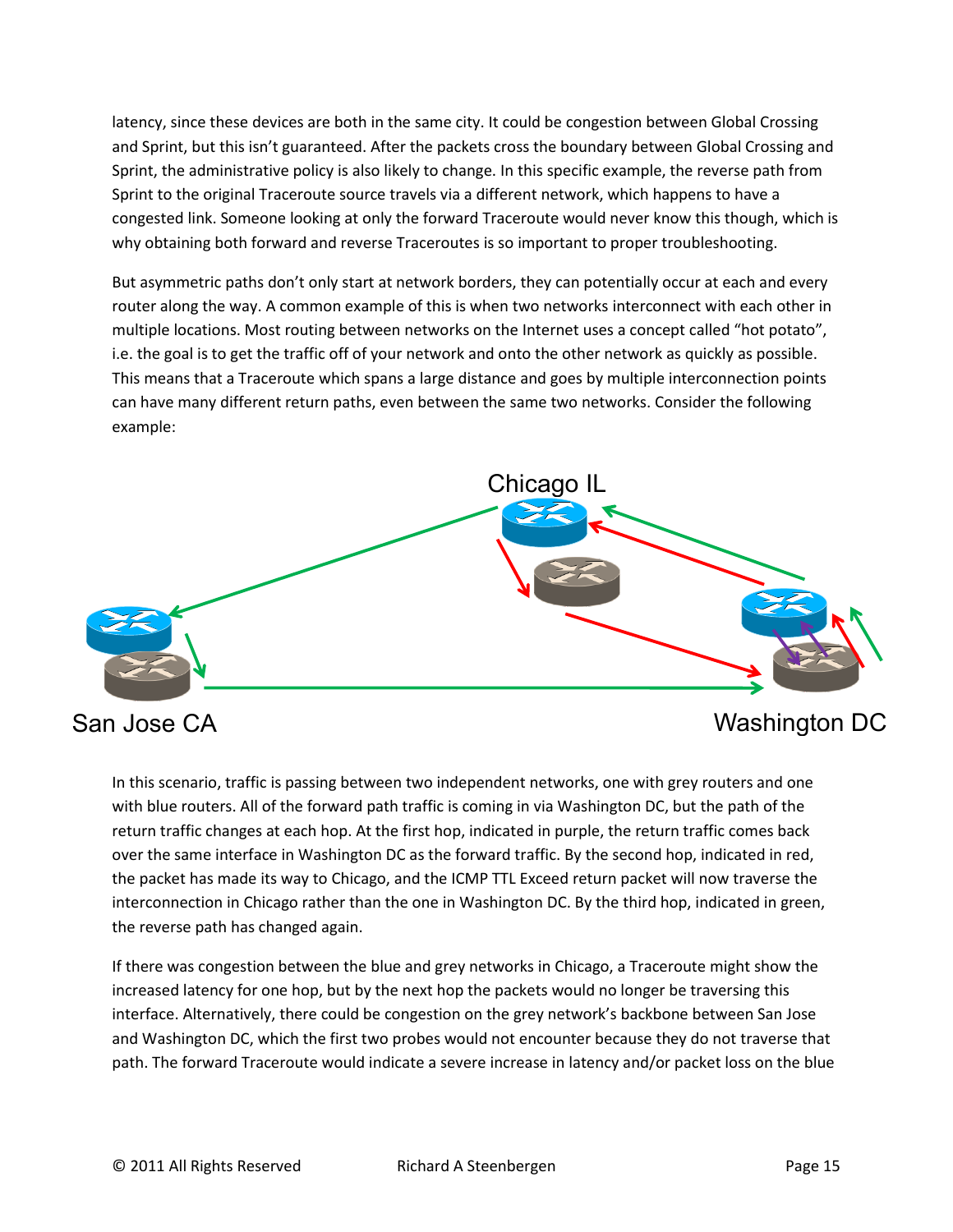network between Chicago and San Jose, even though the actual cause of the problem lies with the grey network.

One possible way to troubleshoot asymmetric reverse paths is with the controlled selection of the source address where your Traceroute probes originate from. Consider the earlier example of a mysterious increase in latency between Global Crossing and Sprint in your forward Traceroute. In this example, assume that your network is multi-homed to Global Crossing and AT&T, and the congestion is actually occurring on the return path from Sprint, which takes AT&T rather than Global Crossing.



How could you possibly prove that the congestion is between Sprint and AT&T, rather than between Global Crossing and Sprint? If the interface IPs between your network and another network come out of that other network's IP space, you can use that interface IP in the source address of your Traceroute to force the return traffic in via that particular network. In the example above, Sprint's network does not know about these two individual /30s, it only knows that 10.20.0.0/16 routes to Global Crossing, and 172.16.0.0/16 routes to AT&T. If you run a Traceroute from your router and force the source address to be 10.20.30.1, Sprint will return the traffic via Global Crossing rather than via AT&T. If the latency does not persist, you know that the problem is actually with the reverse path.

Even if the IP address of the interface does not come out of the other network's IP space, as in the case of a customer or potentially a peer, you can still use selective control of the Traceroute source address to troubleshoot the return path. For example, if you source the Traceroute from your loopback address, a peer with multiple interconnection points could potentially deliver the return traffic via any of those interfaces. If on the other hand you source the Traceroute from your side of the /30, and the other network carries that /30 within their IGP, you would be guaranteed that the return path will traverse that same interface.

By default most routers will source their Traceroute probes from the interface IP of the egress interface the Traceroute probe is routed over. However, some routers allow you to configure a different default source address, such as always from your loopback interface. Trying the Traceroute from multiple sources can give you different viewpoints and valuable insight into the return path, even if it is impossible to obtain an actual reverse Traceroute.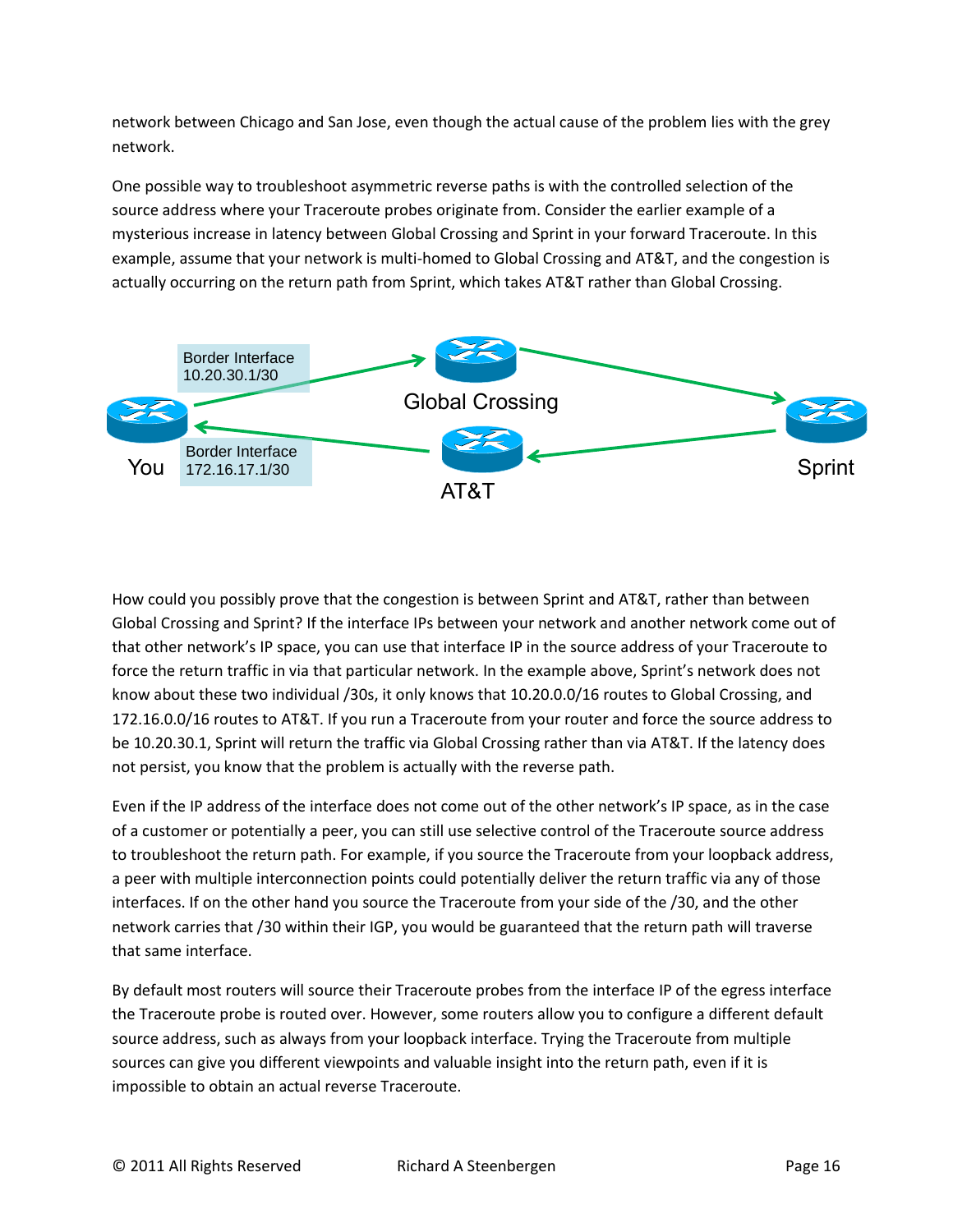# **Load Balancing Across Multiple Paths**

Within a complex IP network, there is often a need to load balance traffic across multiple physical links between a particular source and destination. There are two primary ways to accomplish this, a layer-2 based Link Aggregation protocol (often called a LAG, such as 802.3ad), and layer-3 based Equal Cost Multi-Path (ECMP) routing. Layer 2 based LAGs are invisible to Traceroute, but layer-3 based ECMP is often detectable. When multiple paths are included in Traceroute results, it can significantly increase the difficulty of correctly interpreting the results and diagnosing any potential problems.

In order to prevent packet reordering within a flow, which would be detrimental to many applications, all load balancing techniques use a hash algorithm to keep individual layer 4 flows mapped onto the same physical path. But as we discussed earlier, many Traceroute implementations send multiple probes per hop, and the incrementing layer 4 port numbers will be interpreted by the load balancing hashing algorithms as unique flows. This means that each Traceroute probe has the potential to travel down a different path, depending on how the hashing algorithms are configured on each individual router.



In the simplest ECMP configuration, consider the following scenario:

An example of the kind of output you will see from this configuration is:

- *6 ldn-bb2-link.telia.net (80.91.251.14) 74.139 ms 74.126 ms ldn-bb1-link.telia.net (80.91.249.77) 74.144 ms*
- *7 hbg-bb1-link.telia.net (80.91.249.11) 89.773 ms hbg-bb2-link.telia.net (80.91.250.150) 88.459 ms 88.456 ms*
- *8 s-bb2-link.telia.net (80.91.249.13) 105.002 ms s-bb2-link.telia.net (80.239.147.169) 102.647 ms 102.501 ms*

Depending on the Traceroute utility the output may not be formatted quite as nicely as this, but you can easily see the multiple routers that are being encountered at each hop count position. In the example above, Telia is load balancing traffic between pairs of routers (bb1 and bb2) in each city.

A slightly more complex example illustrates what happens when packets are ECMP routed between two "somewhat" parallel paths: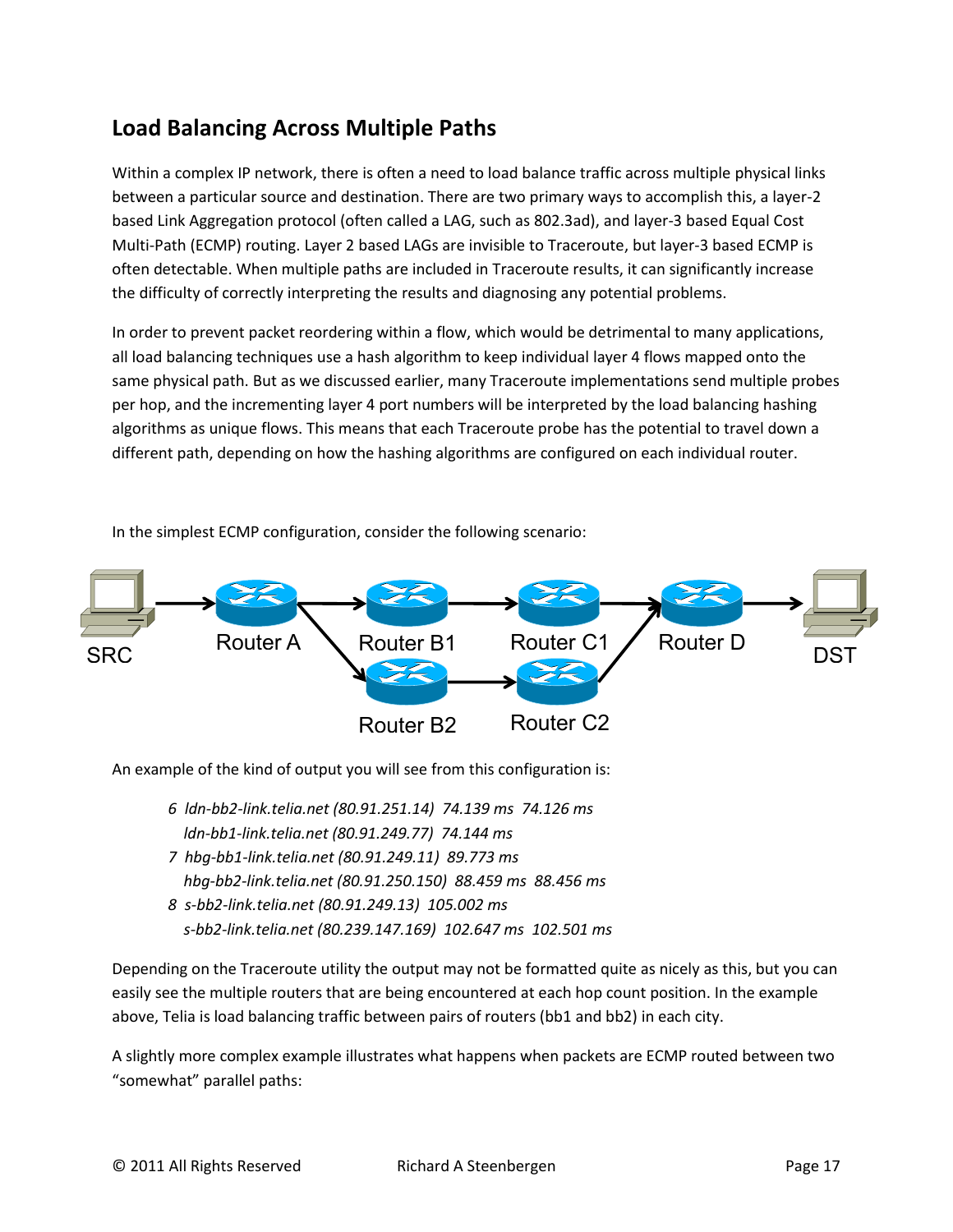*4 p16-1-0-0.r21.asbnva01.us.bb.gin.ntt.net (129.250.5.21) 0.571 ms 0.604 ms 0.594 ms 5 p16-4-0-0.r00.chcgil06.us.bb.gin.ntt.net (129.250.5.102) 25.981 ms p16-1-2-2.r21.nycmny01.us.bb.gin.ntt.net (129.250.4.26) 7.279 ms 7.260 ms 6 p16-2-0-0.r21.sttlwa01.us.bb.gin.ntt.net (129.250.2.180) 71.027 ms p16-1-1-3.r20.sttlwa01.us.bb.gin.ntt.net (129.250.2.6) 66.730 ms 66.535 ms*

In this example, NTT is load balancing traffic across the following two paths:

- Ashburn VA New York NY Seattle WA
- Ashburn VA Chicago IL Seattle WA

This is a perfectly valid configuration, the flow hashing algorithm protects against any packet reordering, but the resulting Traceroute output is potentially confusing. Someone who didn't understand what was happening here might think that the packet was traveling from Ashburn to Chicago to New York to Seattle, routing "backwards" from the normal path it should be following.

An even more confusing scenario is equal-cost multi-path routing over unequal length paths. For example, consider the following topology and assume that the IGP costs are set up in such a way as to make the costs equal between Router A and Router D:



In this example, the Traceroute output would look something like this:

*1 A A A 2 B1 B2 B1 3 D C D 4 E D E*

To someone who didn't know what was happening, the Traceroute would appear to be "bouncing" back and forth between locations. This kind of Traceroute is extremely difficult to parse, and it is usually considered good practice to avoid designing your network in this way as a result.

If you are confused about multiple paths in a Traceroute result, one option is to configure the Traceroute utility to only send a single probe per hop. However, this may reduce your troubleshooting abilities, since potentially the problem that you are seeing may only exist on the "other" path that your actual IP traffic is taking, but that your Traceroute probe is not. Depending on the hashing algorithm, you are also not guaranteed to see a single coherent path. For example, in the network above, you might get the following Traceroute result: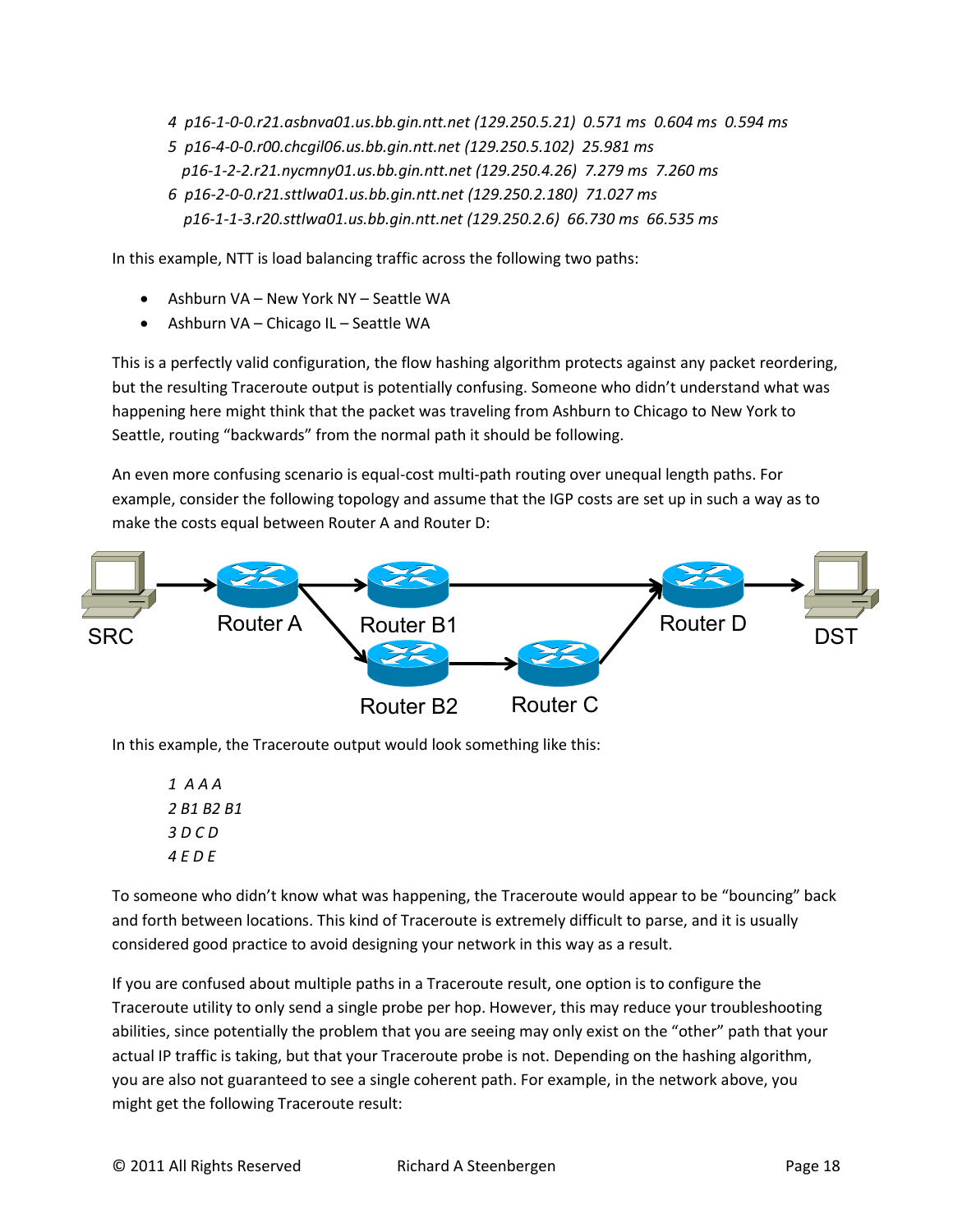*1 A 2 B1 3 C 4 DST*

It is also possible that the routers your Traceroute probes are traveling through are configured to perform flow hashing based on only the layer 3 fields of the packet, and not to use any of the layer 4 fields. When this happens, the path that your traffic takes through the network depends on the specific combination of source and destination IP addresses, and Traceroute probes may not be able to see the other possible paths simply by incrementing the layer 4 port values. If you see connectivity issues between a particular source and destination pair, but are unable to perform a Traceroute between those exact same IPs, one possible technique to locate the other paths is simply to manually increment the destination IP address by 1. For example, if you are performing a Traceroute to 172.16.2.3 try also performing a Traceroute to 172.16.2.4 and 172.16.2.5 to see if the path in the middle changes.

# **MPLS and Traceroute**

When networks use Multi-Protocol Label Switching (MPLS) to carry IP traffic across their backbone, it can have several effects on Traceroute results.

### **Disabling TTL Decrement**

One feature of MPLS is the ability to hide router hops inside of a label switched path (LSP), by disabling the decrementing of the TTL value on label switching routers (LSRs). Because an LSP acts as a virtual layer 2 path, and has its own TTL value on the MPLS label, there is no need to decrement the IP packet TTL at every router along the way. Some networks choose to configure this behavior in order to hide portions of their topology, for a wide variety of technical or business reasons.

### **ICMP Tunneling**

Some very large networks choose to operate an MPLS-only core infrastructure, using routers which don't carry an actual IP routing table. This is perfectly fine for most traffic in the core, which is already encapsulated inside MPLS and thus doesn't ever need to do an IP routing lookup, but it presents a problem for Traceroute; How can a router in the middle of a Traceroute return an ICMP TTL Exceed message if it can't do a routing lookup to deliver the ICMP message?

One solution to this problem is a technique called ICMP Tunneling. When doing ICMP Tunneling, if a MPLS label-switching router (LSR) is forced to drop a packet and generate an ICMP response while the packet is inside of an LSP, it will insert the ICMP message back into the same LSP as the original packet. This has the effect of forcing the ICMP message to travel all the way to the original destination of the probe packet, rather than immediately returning to the sender. The message will eventually get there, but it makes the latency reported in Traceroute appear to all be the same value as the final destination for every hop inside of the LSP.